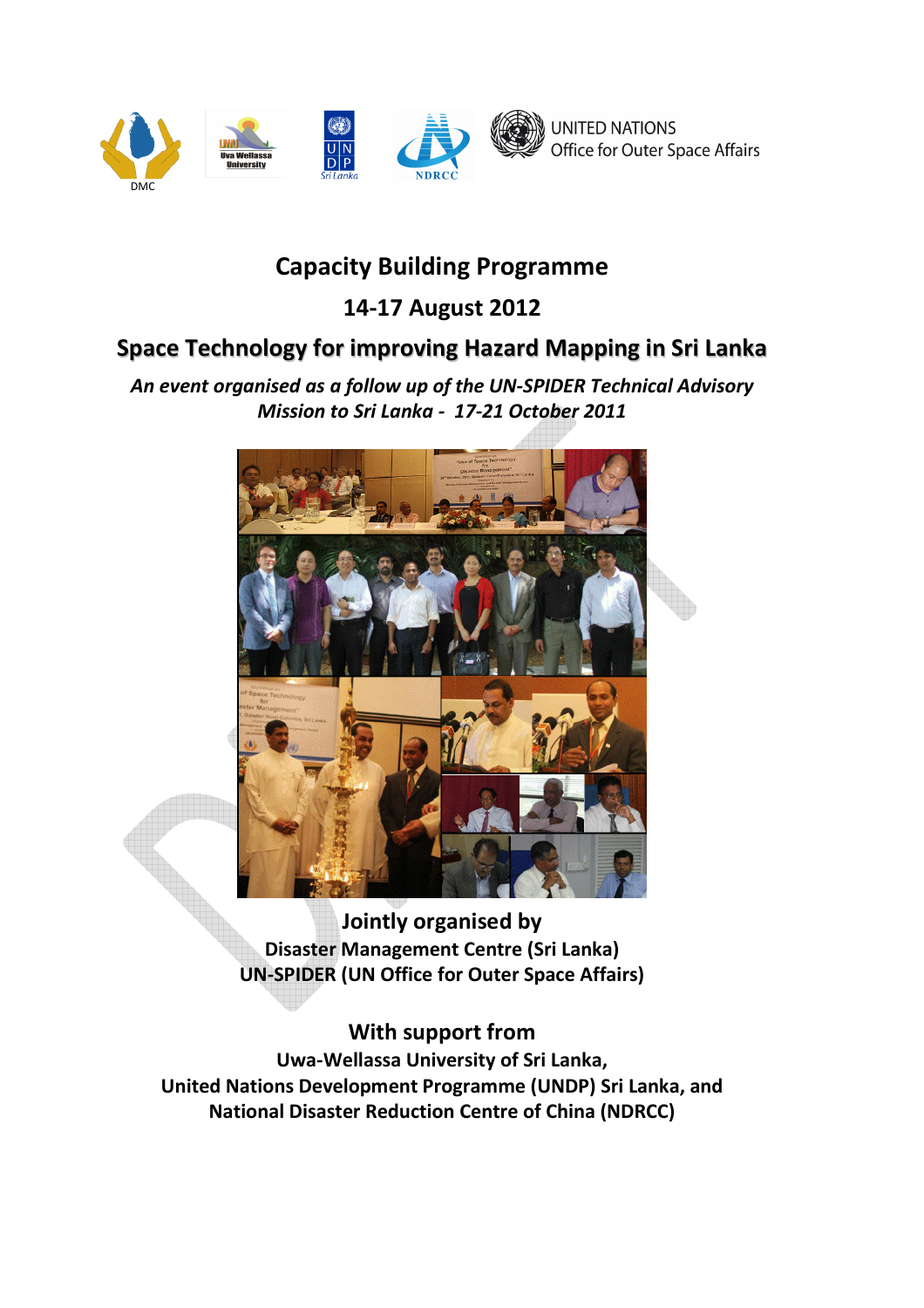

#### Introduction

Disaster Management Centre (DMC) of the Ministry of Disaster Management (Sri Lanka) has coordinated hazard mapping activities with the funding support of UNDP since 2008. Under this program four major hazard mapping projects were launched which covered hazards namely coastal, landslides, cyclone and drought. The projects were implemented by relevant technical agencies and universities. While two projects are already completed, other projects will be completed in 2012. Flood hazard mapping was not launched, although the Department of Irrigation has mapped several river basins. Urban floods areas are mapped by Radar satellites to identify pockets of frequently flooding areas.

UN Office for Outer Space Affairs (UNOOSA), under the framework of UN-SPIDER carried out Technical Advisory Mission (TAM) to Sri Lanka in October 2011. The mission team had in-depth discussions with all agencies involved in hazard mapping and identified the need to upgrade technical know-how in using space technology to improve hazard mapping. As a follow-up the recommendations in the TAM report, these agencies and other institutions will be provided an exposure on advances in space technology and its applications in hazard mapping.

## Dates and Venue

Dates: 14 to 17 August, 2012

Venue: Uva-Wellassa University of Sri Lanka, Badulla, which is about 5 hours travel by bus from Colombo. Transport will be arranged for the experts and participants on  $13<sup>th</sup>$  August 2012.

#### Participants

Up to 30 participants (middle level managers and technical staff of agencies involved in disaster management and hazard mapping in Sri Lanka).

#### Agency Participation from Sri Lanka

- 
- 3. National Building Research **Organization**
- 
- 7. Department of Survey and Mapping 8. Department of Agriculture
- 9. Department of Census and Statistics 10. Universities
- 1. Department Meteorology 2. Geological Survey and Mines Bureau
	- 4. Coast Conservation Department
- 5. Department of Irrigation 6. Disaster Management Centre
	-
	-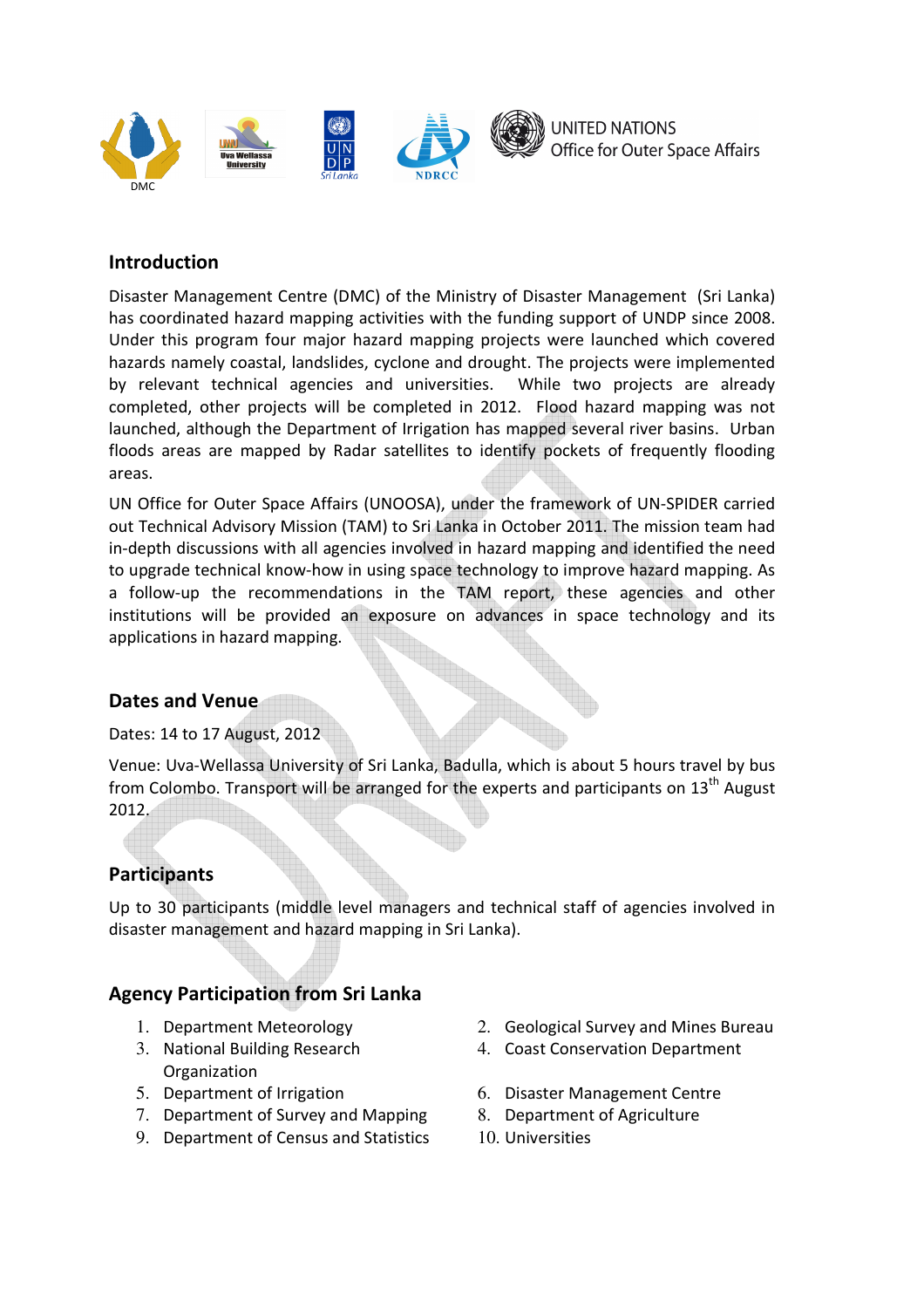

#### Objectives and topics of the training:

The broad objective of the training is to implement recommendation made by the UN-SPIDER Technical Advisory Mission in order to strength the capacity of the national agencies to use Geo-Spatial Technologies for Hazard Mapping, Hazard Monitoring and Risk Assessments. The training programme will cover following topics during training by inviting international experts from the centres of excellence.

Flood Hazard Mapping : Flood is the frequent disaster experienced in Sri Lanka and more likely affected more than 50 % of the area. Flood mapping by ground verification and by satellite observation has been conducted last few years. However, flood modelling was not conducted as a research studies covering small geographical area. Participants will be exposed to flood risk modelling and hazard mapping techniques.

Coastal Hazard Mapping: The next most important area of hazards are originated from the coast. Coastal hazard mapping and modelling techniques will be delivered in this session in the form of theory and hands-on sessions. An objective of this module is also to expose participants in the area of modelling of coastal hazards.

DEM and LiDAR Analysis: Terrain modelling is very essential for most of the hazard mapping activities. Current trends on terrain acquisition and DEM data processing is one of the key area in hazard mapping. Participant will be exposed to identify suitable DEM, DEM processing and accuracy assessment prior to the hazard mapping activities.

NSDI Initiatives: Consistent means to share geographic data among all users could produce significant savings for data collection and use and enhance decision making. Open data concept and data sharing is essential to avoid duplication and increase productivity of geo-spatial users. GoSL intend to initiate NSDI framework with the leadership of the Ministry of Lands and Land Development, and assistance of ICTA. This session will discuss NSDI framework and its applications.

The participants will benefit from the experience sharing by experts from centres of excellence, demonstration of the best practices in various countries and hands on sessions on the software tools. In addition, NDRCC is planning present HJ-1 satellite data archive of Sri Lanka and license free image processing software, which can be used for hazard mapping as well as for natural resources mapping.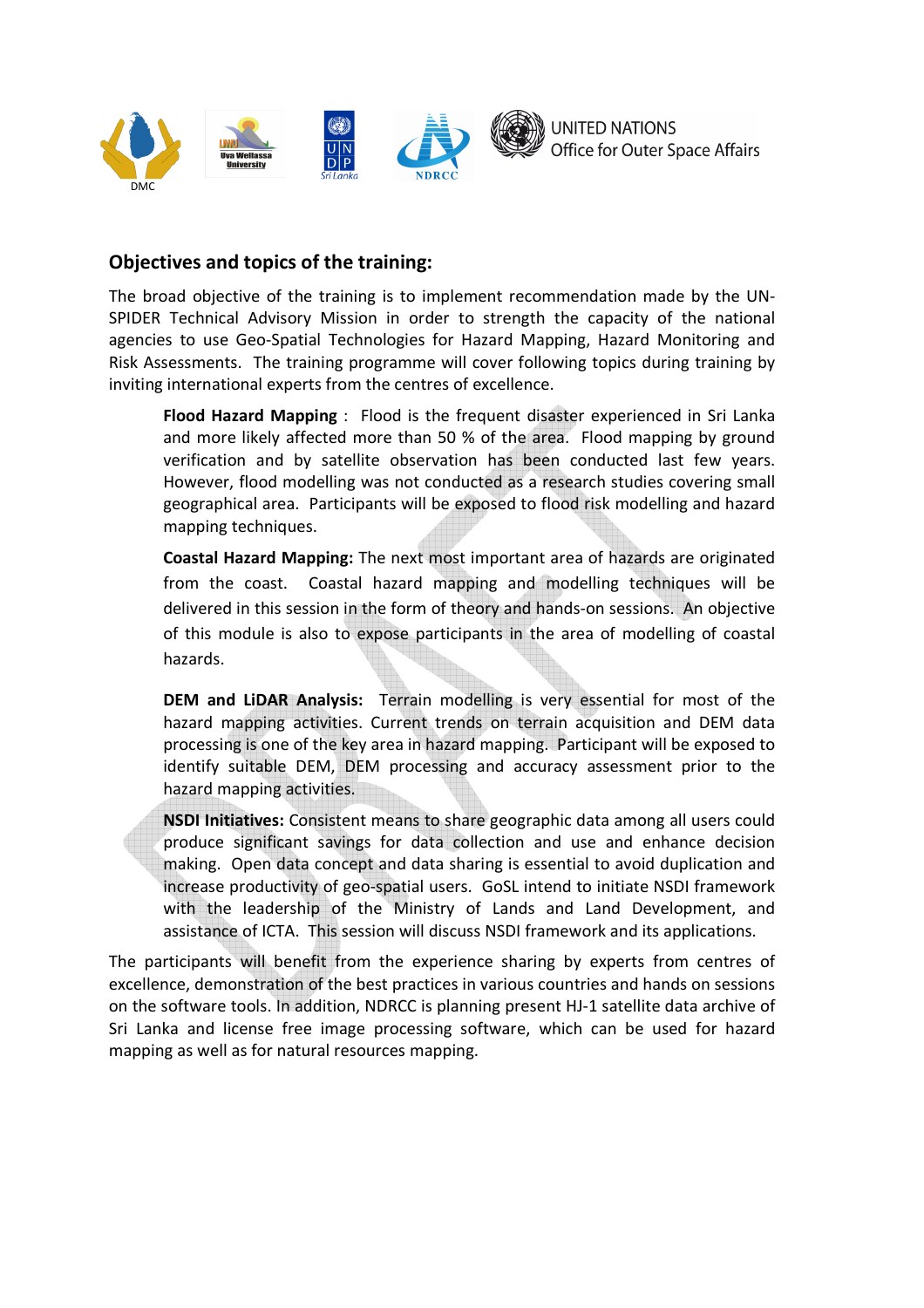

## Experts

Following experts will contribute to the course:

| <b>Experts</b>        | Organisation                                                                   | <b>Topics</b>                                        |
|-----------------------|--------------------------------------------------------------------------------|------------------------------------------------------|
| Dr. Shirish Ravan     | UN-SPIDER, UN Office for Outer                                                 | Outcomes of UN-SPIDER Technical Advisory             |
| Ms. Han Juanjuan      | <b>Space Affairs</b>                                                           | Mission and Overall coordination of the<br>programme |
| Prof. Wu Wei          | <b>National Disaster Reduction Centre</b><br>of China, Beijing, China          | Flood hazard modelling                               |
| Prof. Wang Chengyi    | Institute of Remote Sensing,<br>Chinese Academy of Sciences,<br>Beijing, China | <b>LiDAR DEM Applications</b>                        |
| Prof. Nitin Tripathi  | Asian Institute of Technology,<br>Bangkok, Thailand                            | Coastal hazard mapping                               |
| Dr. Durairaju         | Tropical Marine Science Institute,                                             | Hazard and Risk assessment                           |
| Kumaran Raju          | National University of Singapore                                               |                                                      |
| Prof. Teh Tiong Sa    | Tropical Marine Science Institute,<br>National University of Singapore         | <b>Coastal Zone Management</b>                       |
| Dr. Giriraj Amarnath  | <b>International Water Management</b>                                          | Flood Risk Mapping and Modeling                      |
| and other experts     | Institute (IWMI), Colombo, Sri Lanka                                           | <b>GeoNetwork and Metadata Standards</b>             |
|                       |                                                                                | Overview on Spatial Data base                        |
| Mr. Udayakantha,      | Ministry of Lands and Land                                                     | National Spatial Data Infrastructure -               |
| Senior Assistant      | Development, Sri Lanka                                                         | Policy Framework for Sri Lankan Context              |
| Secretary             |                                                                                |                                                      |
| Prof. Ranjith         | Uva Wellassa University, Sri Lanka                                             | NSDI and its application in Sri Lanka                |
| Premalal de Silva     |                                                                                |                                                      |
| Abhineet Jain         | Digital Globe, Singapore                                                       | <b>Acquiring LiDAR DEM</b>                           |
| <b>Mikhail Petrov</b> | Jena Instrument, Russia                                                        |                                                      |
| Dr. Sanjay Srivastava | UN ESCAP Bangkok, Thailand                                                     | Harnessing regional cooperation for DRM              |
|                       |                                                                                | in Sri Lanka. Use of geo-informatics for             |
|                       |                                                                                | post-disaster sector-wise damage and loss            |
|                       |                                                                                | assessment (DaLA)                                    |
| Info-Communication    | Mr. Wasantha Deshapriya                                                        | NSDI policy and open government                      |
| Technology            |                                                                                | concepts                                             |
| Organization          |                                                                                |                                                      |
| Ministry of Land and  | Mr. PMP Udayakantha                                                            | NSDI policy and open government                      |
| Land Development      |                                                                                | concepts                                             |